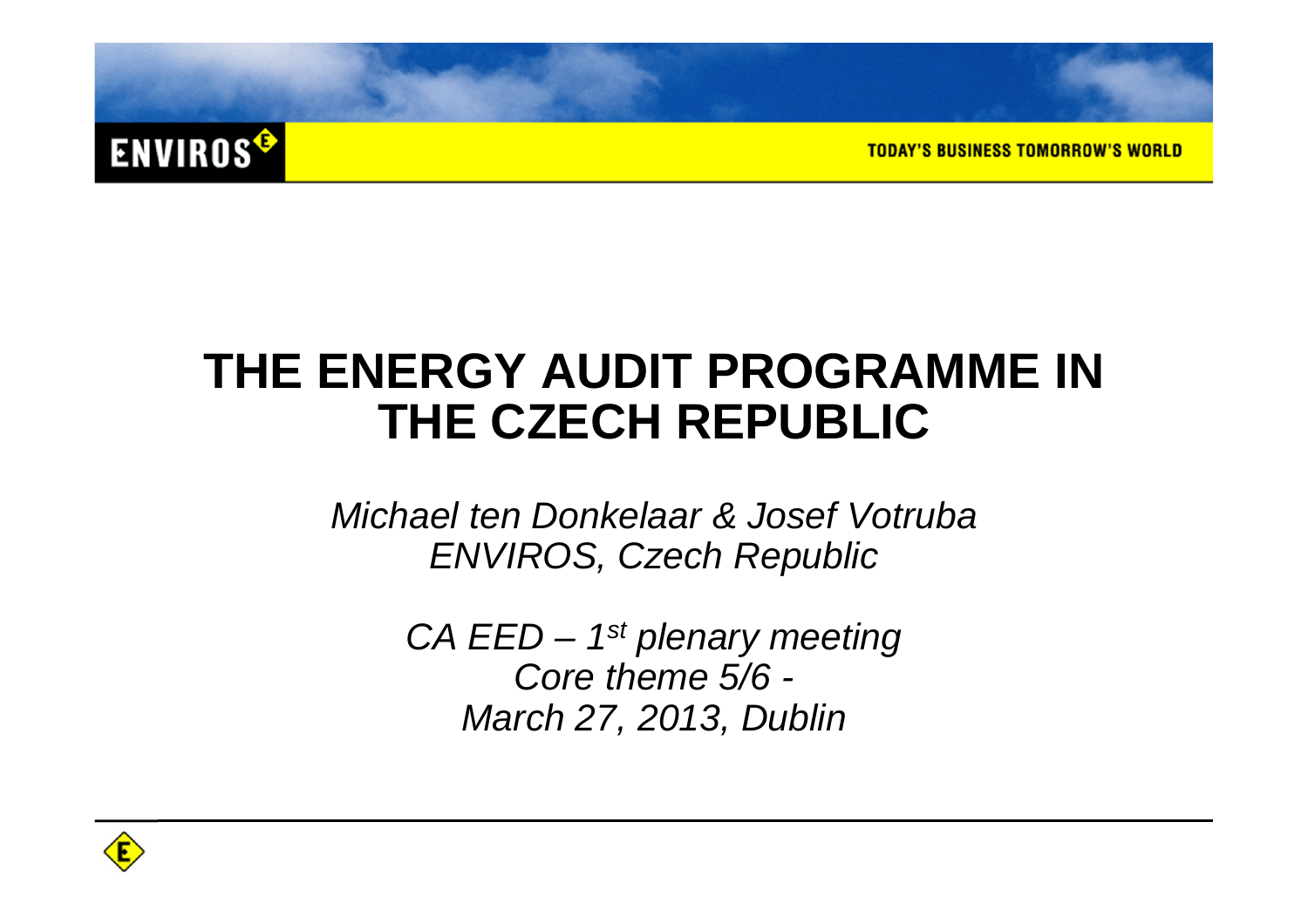#### **ENVIROS®**

## **Energy audits in CZ legislation**

- **Energy Management Act** 406/2000 Coll., (amended in 2012) adopted to contribute to efficient use of natural resources and energy. The Act defines:
	- energy auditor (since 2012, energy specialist)
	- energy audit
	- energy expert opinion
	- **Ministerial Decree 480/2012 Coll. to the Energy Management Act** lays down the details for energy auditing and energy expert opinions(to <sup>a</sup> large extent covering requirements of Annex VI)
	- **Internal Ministerial Documents:**
		- methodological basis for energy auditor/specialist candidates to pass the exam, list of the questions, the extent of knowledge, publicly available list of certified energy auditors

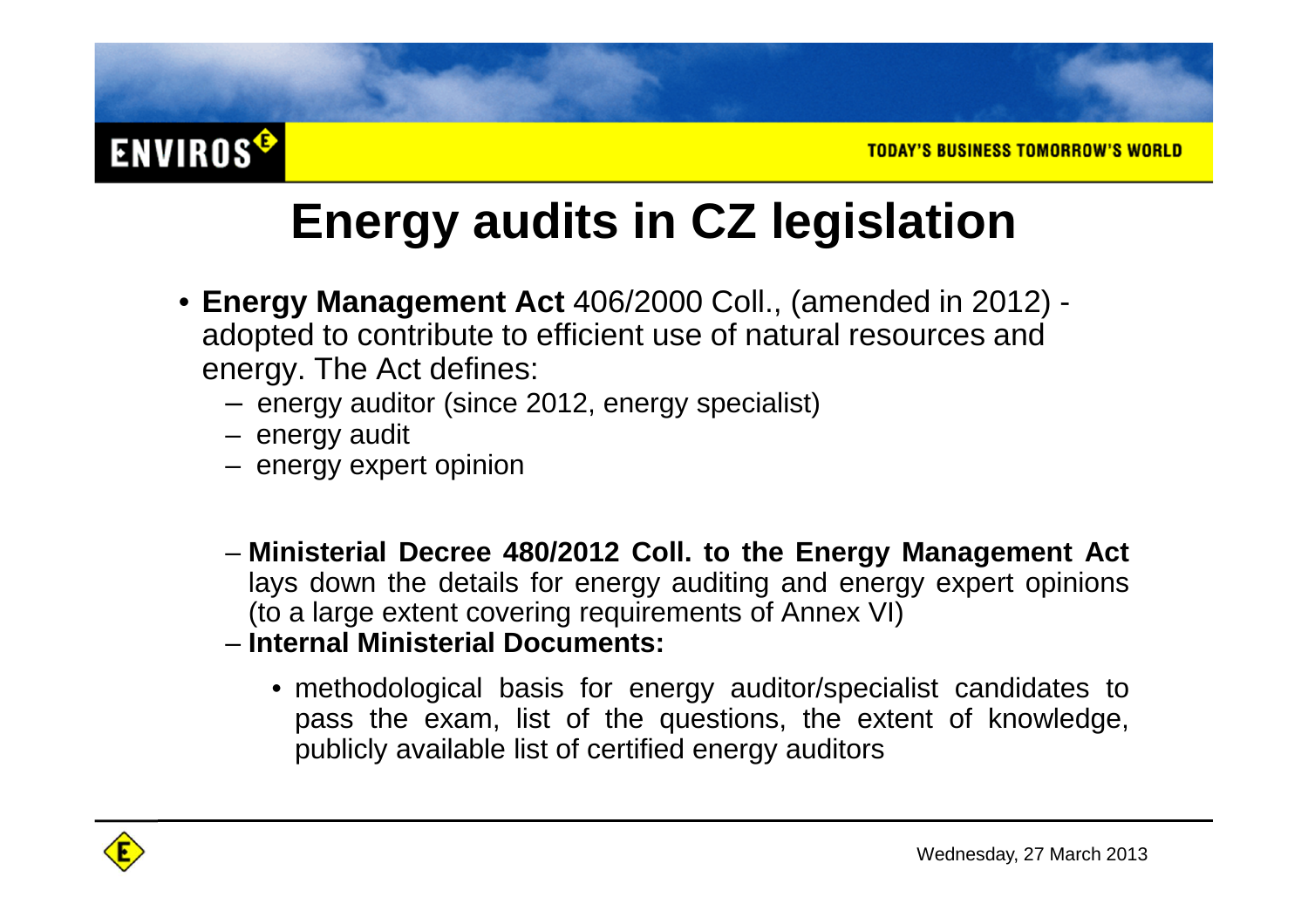#### TODAY'S BUSINESS TOMORROW'S WORLD

#### **Organisations involved**

- **MPO –**Ministry of Industry and Trade
- **SEI –** State Energy Inspection
- **AEA –** Association of Energy Auditors
- •**CKAIT–** Czech Chamber of Certified Architects, Engineers and Technicians
- Approx. 360 certified energy auditors
	- (at least 1000 when also including <u>energy specialist </u>allowed to process an energy performance certificate for buildings only)



**ENVIROS<sup>®</sup>**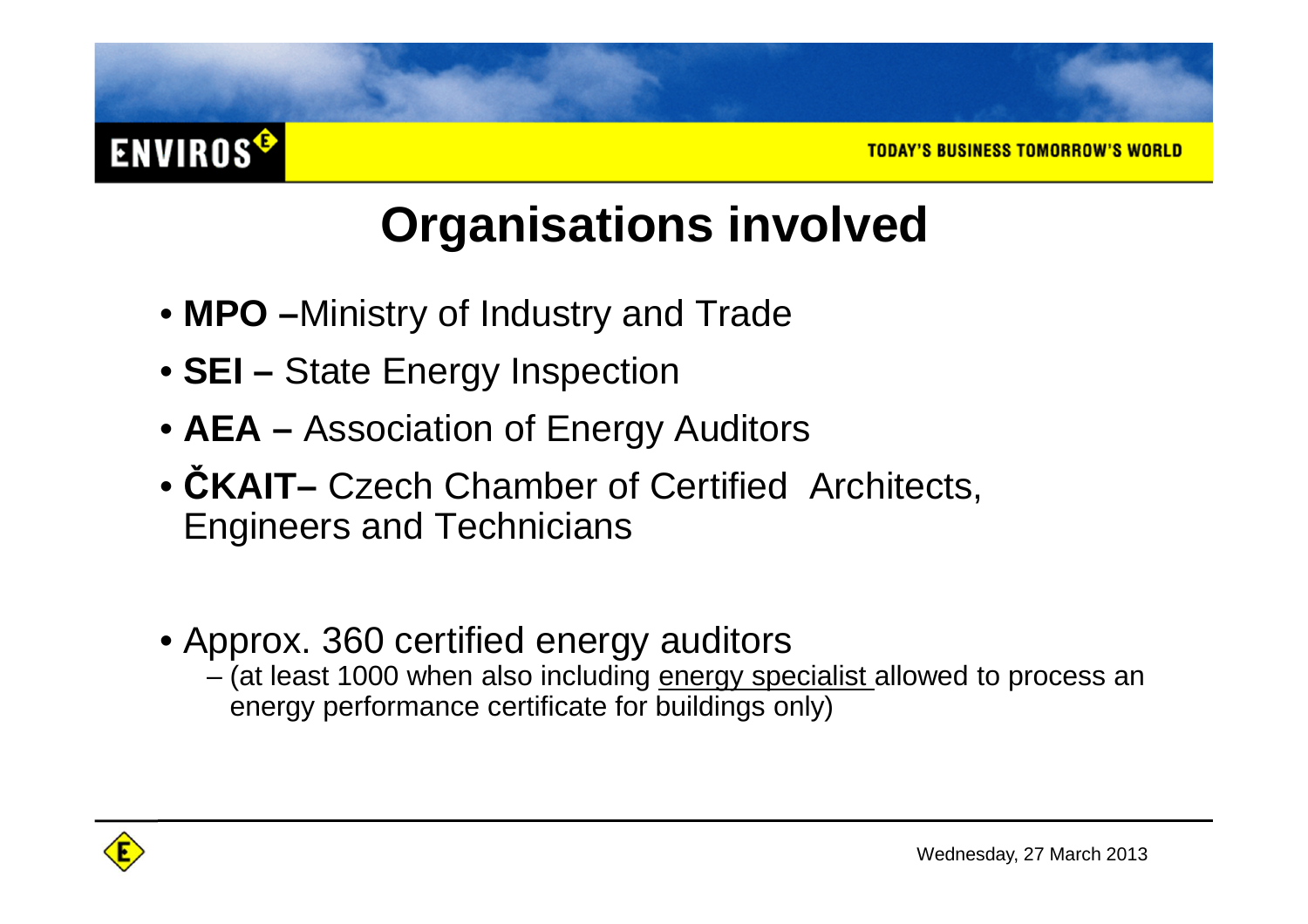#### **ENVIROS<sup>®</sup>**

# **Requirements to Gain Energy Auditor Certificate**

- **CZ Citizen** only private person with documented education, plus three (graduated candidate) to five (with secondary education only) years of professional experience.
	- Necessary to pass the expert examination, submit two energy audit reports in which the applicant has participated with confirmation of a qualified energy auditor
	- Requalification course every three years (new)
- **Nationals of other EU Member States** pursuant to ACT 18/2004 Coll. on recognition of qualification and other competencies. Ministry of Industry and Trade responsible for recognition

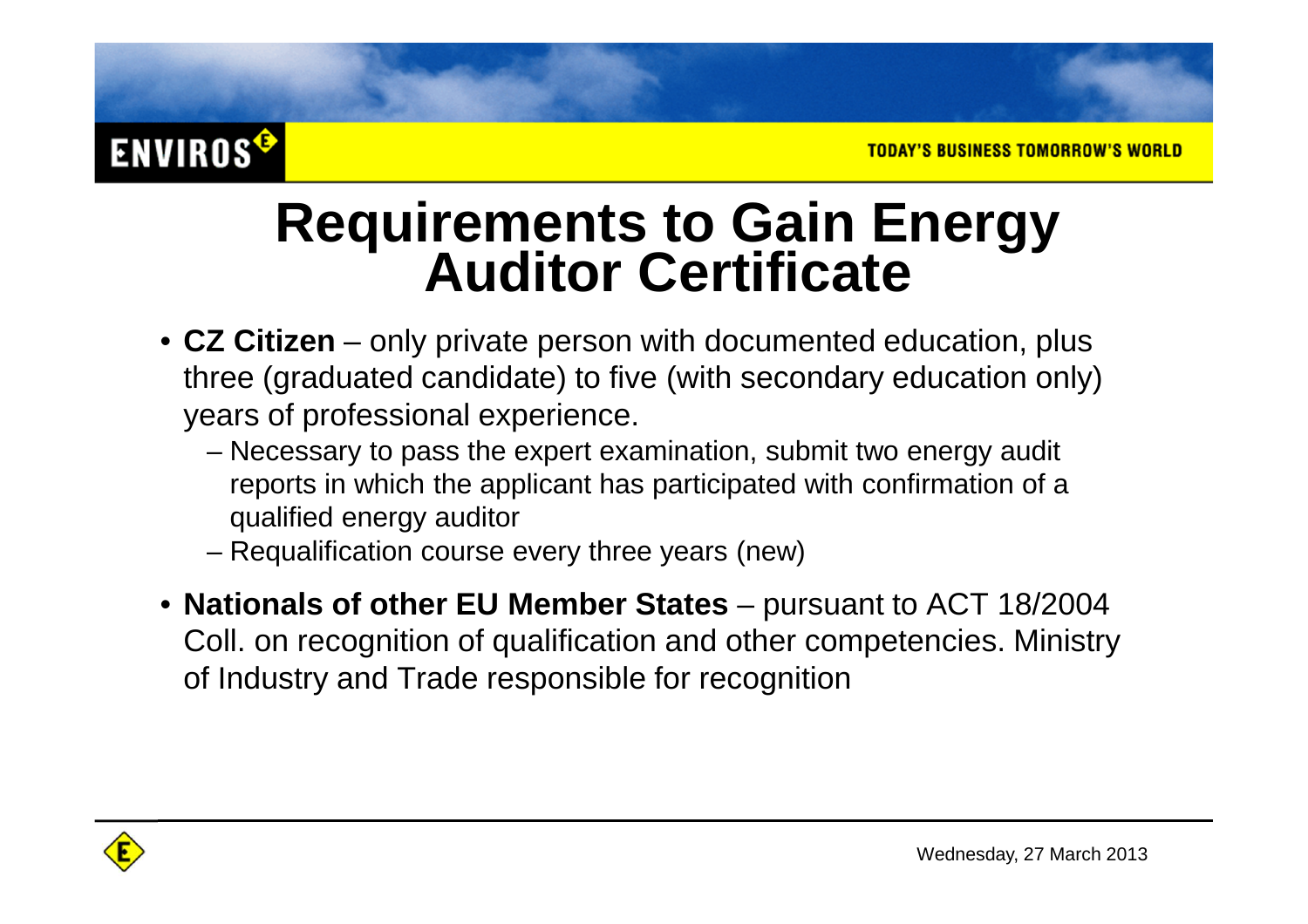#### **ENVIROS<sup>®</sup>**

#### **Compulsory Elaboration of Energy Audits - I**

#### • **The obligation according to the law applies to:**

- All natural or legal persons applying for state subsidy when the energy source in question exceeds 200 kW
- Public entities (state, regional and municipal organization units), and entities financed in part from state budget if the total annual energy consumption is higher than 1500 GJ
- All legal persons of which the total annual energy consumption is higher than 35 000 GJ (final energy)
- Fines in case of non-compliance are existing

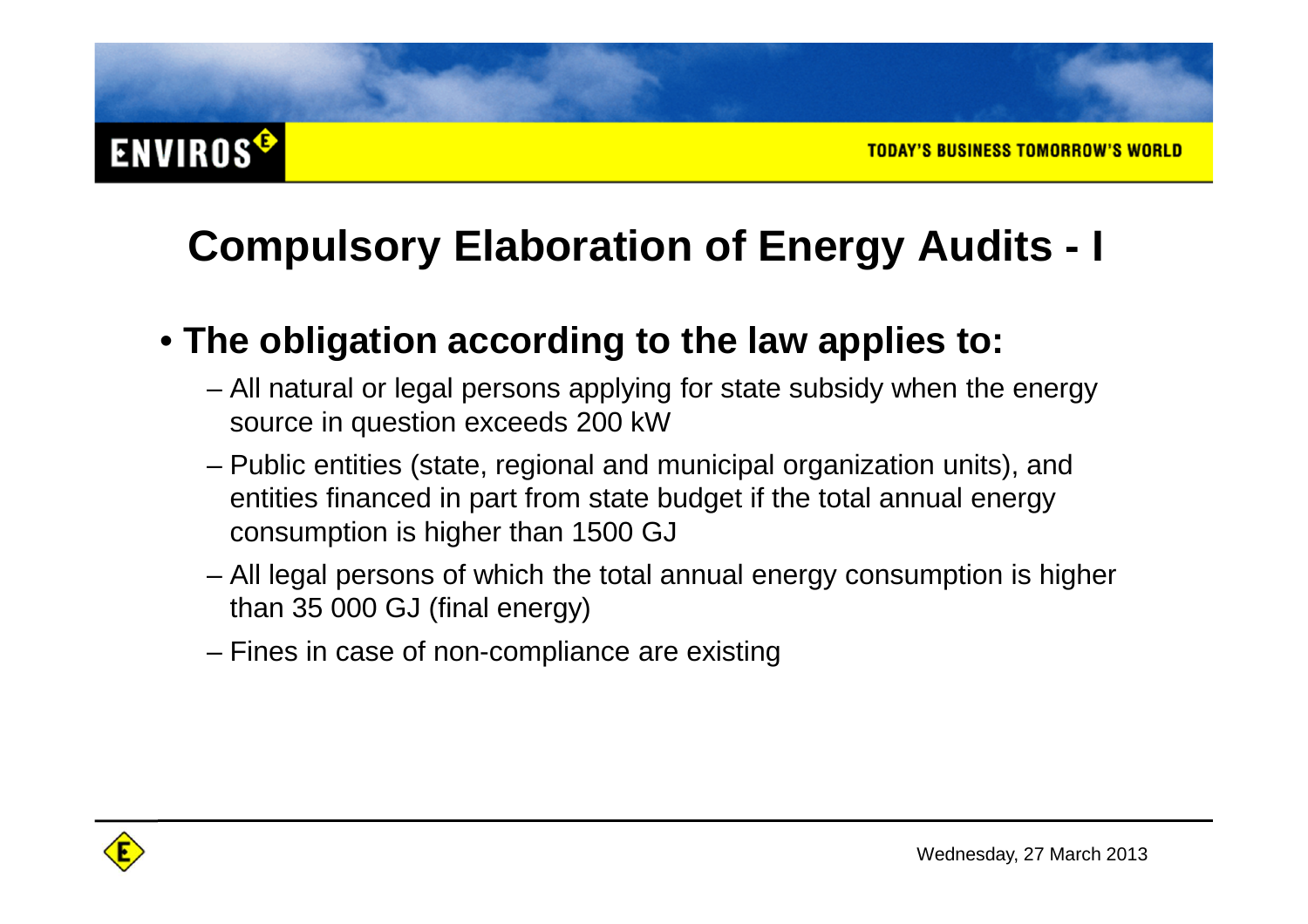#### **ENVIROS®**

#### **Compulsory Elaboration of Energy Audits - II**

#### • **Applicants for state subsidies**

- National Programme Support of Energy Savings and use of RES
- 112 State Environmental Fund
- $\_$  Financial cunnort in the  $\mathsf E$  Financial support in the PANEL Programme (reconstruction of panel houses)
- OPPI (Eko-energie), OPŽP, Green Light for Savingsprogramme

#### • **Other**

 Audits often required by financial institutions for obtaining loans for RES and energy efficiency projects

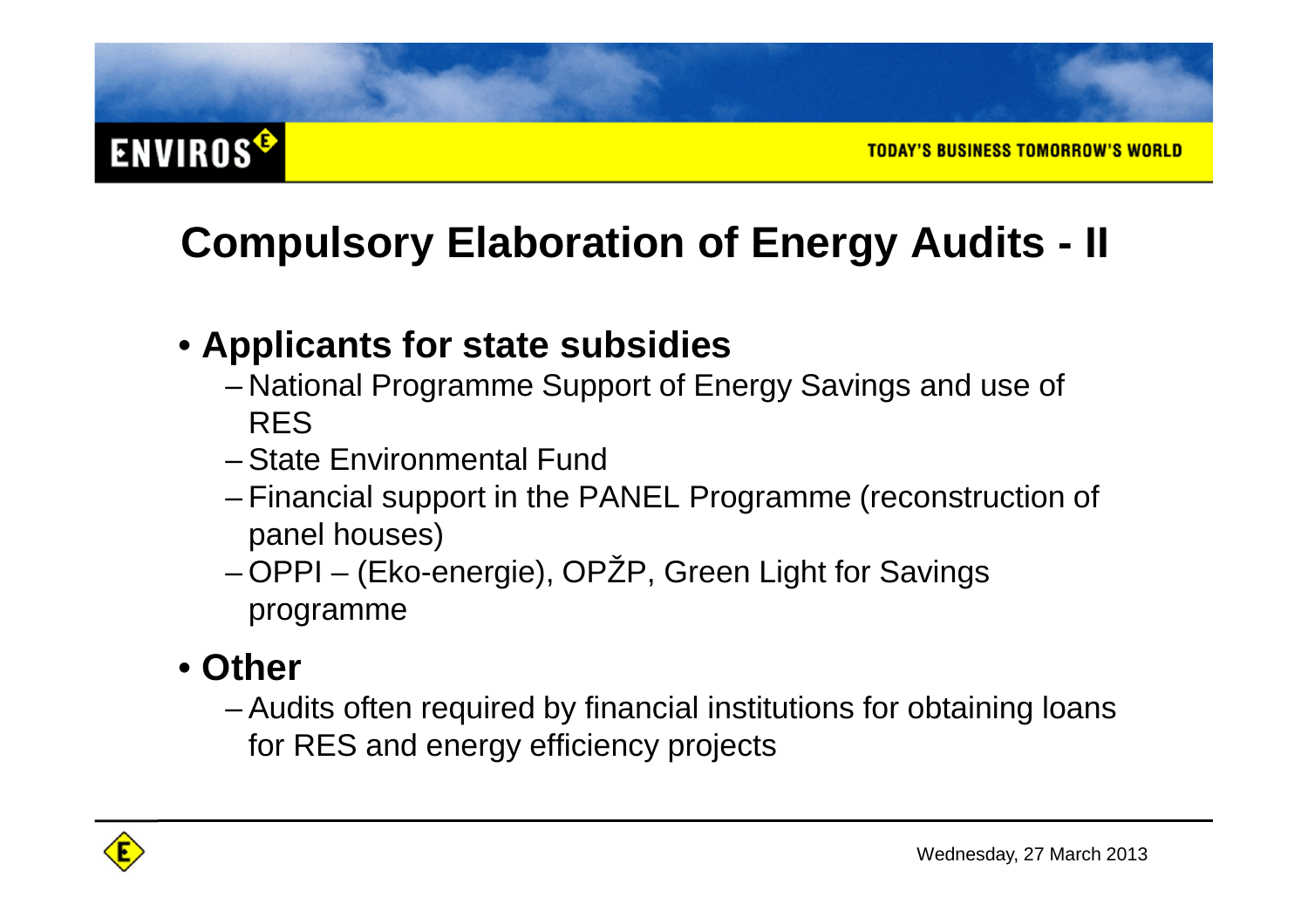#### **ENVIROS<sup>®</sup>**

## **Monitoring of results- I**

- **Number of audits performed**
- Estimated no. of buildings to be covered under article 5 EED 4,000 to 5,000
- During past three years an average of 1526 audits have been performed. This includes all sectors (also commercial / industrial sector)
- The above records may not be complete, as energy auditors have to inform about the audits they performed annually (incl. details of the outcome of EA)
- **Use of audit results (e.g. sent to the Ministry or similar, uploaded in a database, publicly available, etc.).**
- From 1.1.201 4, every energy auditor has the obligation under the Act 406/2000 Coll. to inform electronically in a formalised way of the audits he/she processed. So far, this obligation was in written form, not fully observed by all auditors

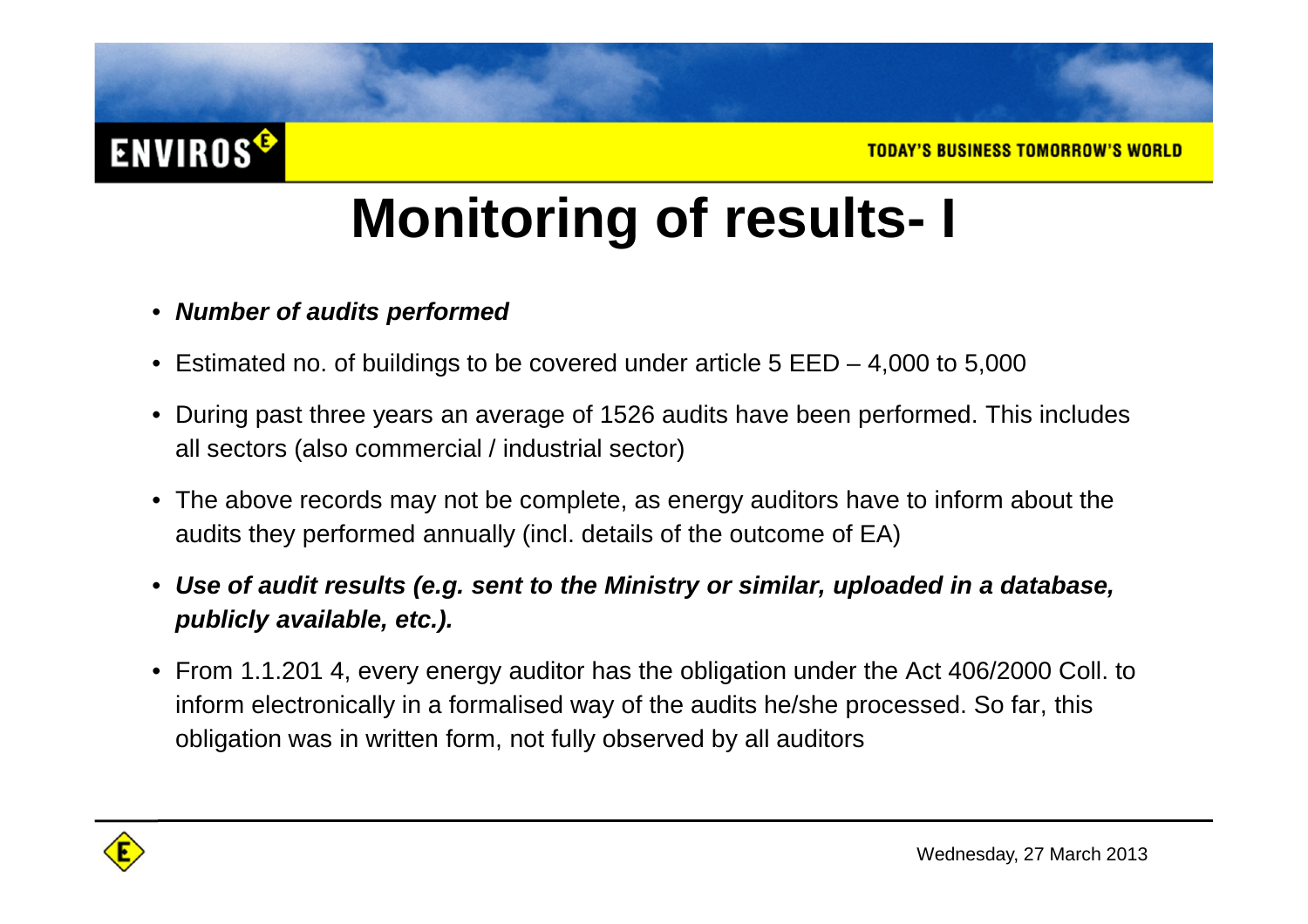## **Monitoring of results- II**

- **Results evaluation (e.g. evaluation of the energy and economic benefits)**
- As for public buildings, the SEI (State Energy Inspectorate) may, after verifying the accuracy of the EA, impose to the competent institution an obligation to implement the measures referred to in the audit. But not to private entities.
- Each entity that had an EA carried out (also private entities) have the right to ask the SEI to verify the accuracy of the EA.
- SEI examined mostly EA that were carried out as part of an application for state support
- $\bullet$ **Supporting scheme linked to the audit obligations**
- Subsidies for the EA process were introduced in the initial period of the development of EA, from 2001 to 2004. Since then, no support for the processing of EA was granted

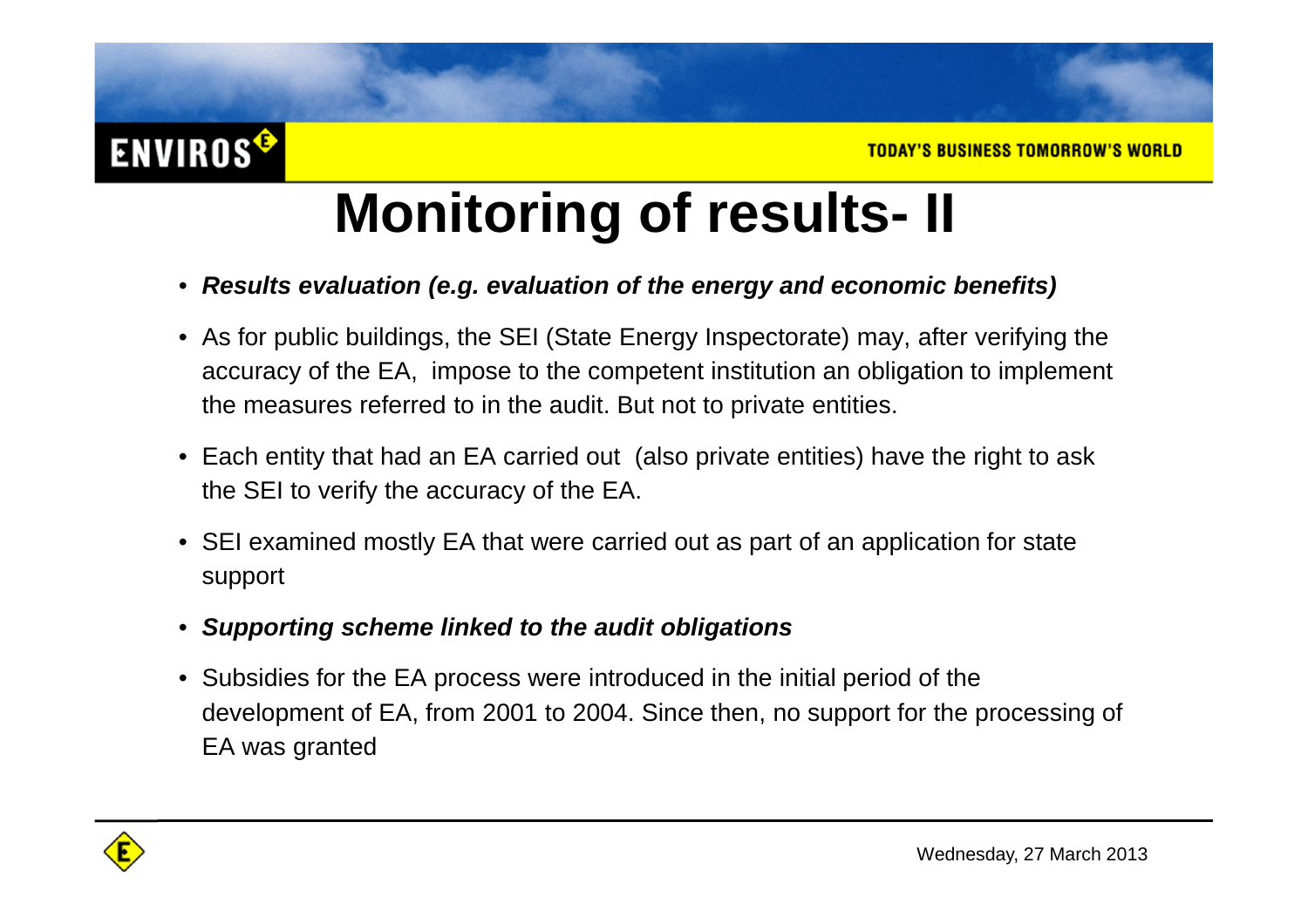

#### **Thank you for your attention !**

**Michael ten Donkelaar & Josef VotrubaENVIROS s.r.o.**

**michael.tendonkelaar@enviros.czjosef.votruba@enviros.cz**

**Tel.: +420 284 007 491 Fax.: +420 284 861 245**